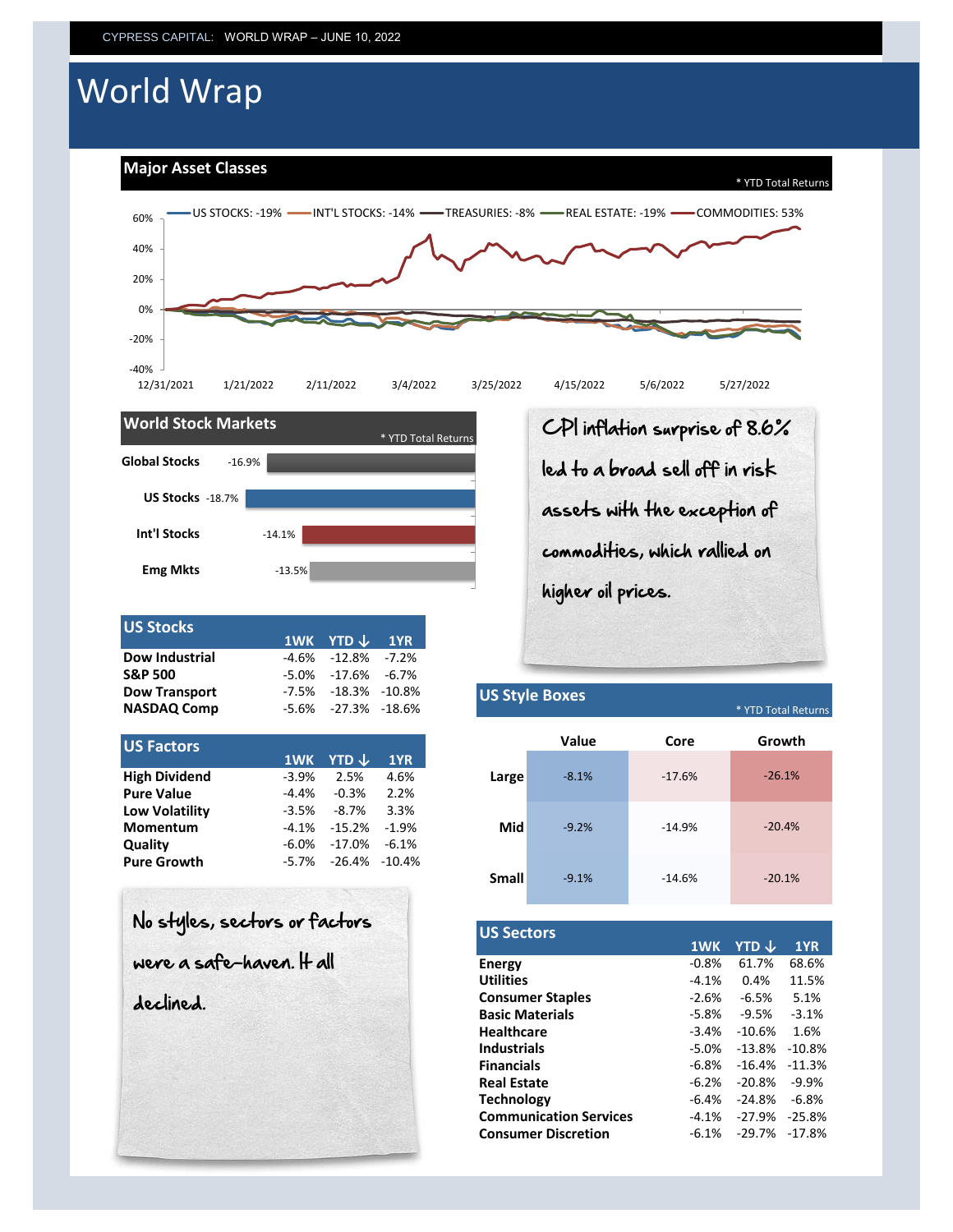| <b>International Stocks</b> |                              |  |
|-----------------------------|------------------------------|--|
|                             | $1$ WK YTD $\downarrow$ 1YR  |  |
| <b>Emerging Mkts</b>        | $-0.5\%$ $-13.5\%$ $-21.4\%$ |  |
| <b>Developed Mkts</b>       | $-4.6\%$ $-15.5\%$ $-15.6\%$ |  |
| <b>Frontier Mkts</b>        | $-0.8\%$ $-16.8\%$ $-11.7\%$ |  |

| <b>REIT Sectors</b> |                             |  |
|---------------------|-----------------------------|--|
|                     | 1WK YTD $\downarrow$ 1YR    |  |
| <b>Mortgage</b>     | $-3.8\% -14.2\% -19.0\%$    |  |
| <b>Retail</b>       | $-0.1\% -18.8\% -11.0\%$    |  |
| <b>Residential</b>  | $-5.3\%$ $-20.7\%$ $-4.2\%$ |  |

| <b>Commodity Sectors</b>       | * YTD Total Returns                    |
|--------------------------------|----------------------------------------|
| Energy<br>85.9%<br>Ag<br>28.6% | Precious<br>Metals<br>1.3%             |
|                                | Industrial<br><b>Metals</b><br>$-0.5%$ |

| <b>Key Commodities</b> |         |          |          |
|------------------------|---------|----------|----------|
|                        | 1WK     | YTD J    | 1YR      |
| <b>Natural Gas</b>     | 4.0%    | 149.6%   | 181.8%   |
| Crude Oil - WTI        | 1.4%    | 72.8%    | 93.2%    |
| Gold                   | 1.4%    | 2.1%     | $-1.9%$  |
| Copper                 | $-0.5%$ | $-2.5%$  | $-3.6%$  |
| Silver                 | 0.1%    | $-6.3%$  | $-22.4%$ |
| Lumber                 | $-9.5%$ | $-36.3%$ | $-28.7%$ |
| <b>Bitcoin</b>         | $-1.5%$ | $-37.0%$ | $-20.0%$ |
|                        |         |          |          |

| <b>US Economy</b>        |              |               |       |
|--------------------------|--------------|---------------|-------|
|                          |              | Level Pd Annl | 1YR   |
| <b>US Nominal GDP</b>    | 24.4 T       | 6.51          | 10.65 |
| <b>US Real GDP</b>       | 19.7 T       | $-1.51$       | 3.55  |
| <b>CPI Inflation</b>     | 291.47 12.33 |               | 8.52  |
| <b>Initial Claims</b>    | 229K         | 209K (4wma)   |       |
| <b>Unemployment Rate</b> | $3.6$ pct    |               |       |
| <b>Fed Funds Rate</b>    | 0.77%        |               |       |

|                               | 1WK     | YTD $\downarrow$  | 1YR I             |
|-------------------------------|---------|-------------------|-------------------|
| <b>Emerging Mkts</b>          | $-0.5%$ |                   | $-13.5\% -21.4\%$ |
| <b>Developed Mkts</b>         | -4.6%   |                   | $-15.5\% -15.6\%$ |
| <b>Frontier Mkts</b>          | $-0.8%$ | $-16.8\% -11.7\%$ |                   |
|                               |         |                   |                   |
|                               |         |                   |                   |
| Emerging markets declined but |         |                   |                   |
|                               |         |                   |                   |
| outperformed developed        |         |                   |                   |
| markets on a 6% jump in       |         |                   |                   |
|                               |         |                   |                   |
| Chinese equities.             |         |                   |                   |
|                               |         |                   |                   |
|                               |         |                   |                   |
|                               |         |                   |                   |

**World Regions**

| <b>Median Country Rtn</b> | $-4.7\%$ $-12.6\%$ $-14.4\%$ |  |
|---------------------------|------------------------------|--|
| Ireland                   | $-7.4\%$ $-29.8\%$ $-31.0\%$ |  |
| <b>Netherlands</b>        | -5.2% -30.0% -26.5%          |  |
| Portugal                  | $-7.6\% -31.5\% -35.1\%$     |  |
| Egypt                     | 1.8% -32.5% -13.7%           |  |
| Russia                    | 9.0% -100.0% -100.0%         |  |
|                           |                              |  |

|                          |          | 1WK YTD $\downarrow$ | 1YR                 |
|--------------------------|----------|----------------------|---------------------|
| Mortgage                 | -3.8%    | $-14.2\% -19.0\%$    |                     |
| <b>Retail</b>            | $-0.1\%$ | -18.8%               | -11.0%              |
| <b>Residential</b>       | -5.3%    | $-20.7\%$            | $-4.2%$             |
|                          |          |                      |                     |
| <b>Commodity Sectors</b> |          |                      |                     |
|                          |          |                      | * YTD Total Returns |
|                          |          |                      |                     |

| <b>US Treasuries</b>  |       |         |                     |          |
|-----------------------|-------|---------|---------------------|----------|
|                       |       |         | 1WK YTD ↓           | 1YR      |
| 90 Day                | 1.34% | 0.0%    | 0.0%                | 0.0%     |
| 5 Year                | 3.26% | $-1.4%$ | $-8.1%$             | $-9.7\%$ |
| 10 Year               | 3.16% | $-1.8%$ | $-12.8\%$ $-12.4\%$ |          |
| 30 Year               | 3.20% | $-2.1%$ | -23.8% -19.1%       |          |
| US Dollar Index (DXY) | 2.0%  | 8.5%    | 15.6%               |          |
|                       |       |         |                     |          |

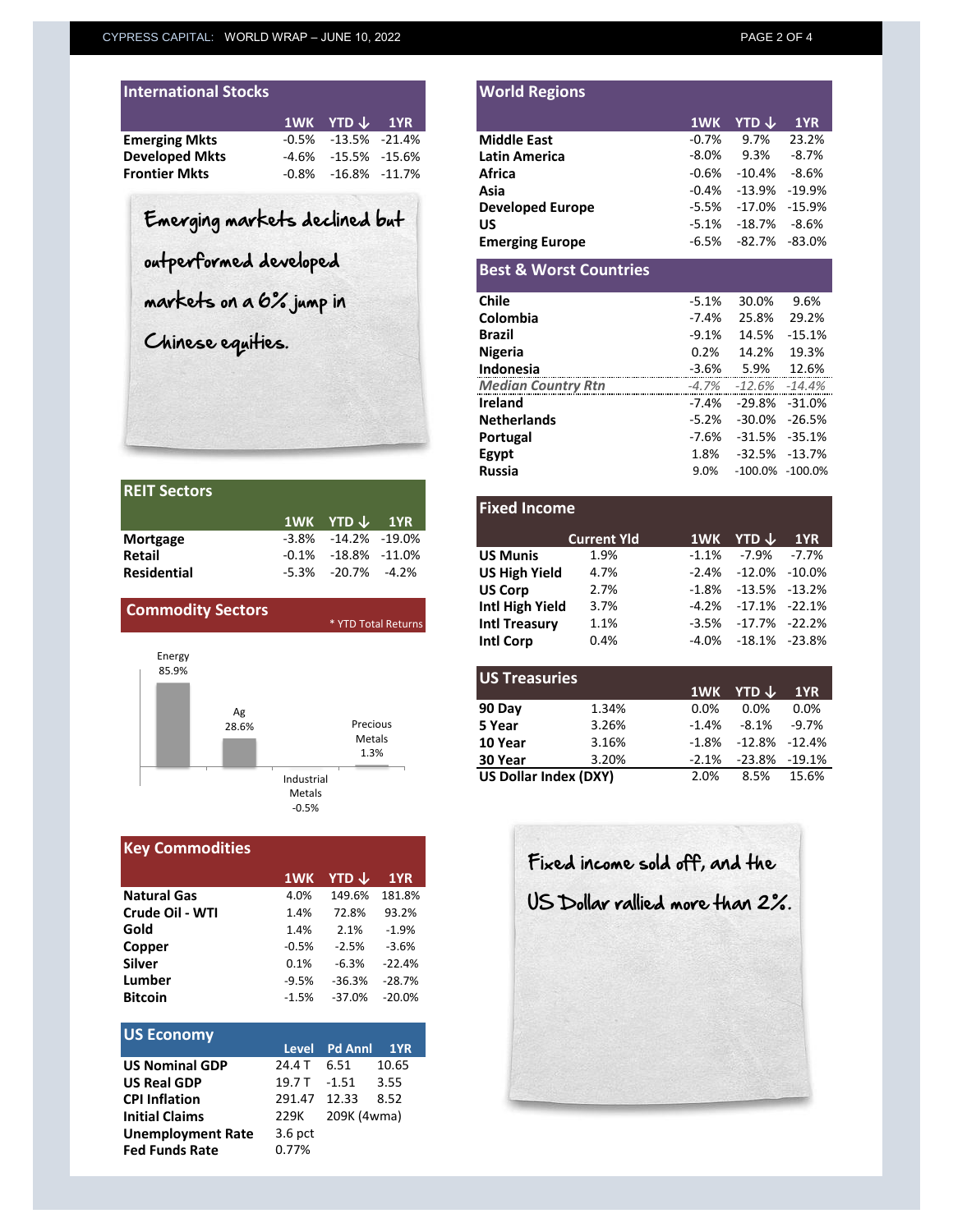|               | <b>Periodic Table: Major Asset Classes</b> |                   |                    |                    |                    |                    |                     |  |
|---------------|--------------------------------------------|-------------------|--------------------|--------------------|--------------------|--------------------|---------------------|--|
| <b>Rnk\Yr</b> | 2016                                       | 2017              | 2018               | 2019               | 2020               | 2021               | 2022                |  |
|               | <b>US: 11.6</b>                            | Intl: 27.8        | Treas: 1.0         | <b>US: 31.6</b>    | <b>US: 21.4</b>    | <b>REITs: 43.1</b> | Cmdty: 53.2         |  |
| 2             | <b>Cmdty: 11.4</b>                         | US: 21.9          | <b>REITS: -3.8</b> | <b>REITs: 24.5</b> | Intl: 11.1         | <b>Cmdty: 40.4</b> | Avg: -1.4           |  |
|               | <b>REITS: 8.5</b>                          | Avg: 12.4         | $US: -4.5$         | Intl: 22.1         | <b>Treas: 7.1</b>  | <b>US: 27.0</b>    | <b>Treas: -8.1</b>  |  |
|               | Avg: 7.4                                   | <b>Cmdty: 5.8</b> | Avg: -7.0          | Avg: 20.4          | Avg: 1.7           | Avg: 23.3          | $Intl: -14.1$       |  |
| 5             | Intl: $5.0$                                | <b>REITS: 4.3</b> | $Intl: -13.8$      | Cmdty: 17.6        | <b>REITS: -7.5</b> | Intl: 8.3          | $US: -18.7$         |  |
| 3             | Treas: 0.6                                 | Treas: 2.1        | Cmdty: -13.8       | Treas: $6.2$       | Cmdty: -23.7       | Treas: $-2.1$      | <b>REITS: -19.4</b> |  |

### **Periodic Table: Major Asset Classes**

## **Periodic Table: Style Boxes**

| <b>Rnk\Yr</b>  | 2016                | 2017                 | 2018           | 2019                 | 2020                | 2021                 | 2022          |
|----------------|---------------------|----------------------|----------------|----------------------|---------------------|----------------------|---------------|
|                | Sml Val: 31.3       | Lg Gr: 27.4          | Lg Gr: 0.0     | Lg Val: 31.9         | Lg Gr: 33.5         | Lg Gr: 32.0          | Lg Val: -8.1  |
| $\overline{2}$ | Sml: 26.6           | Lq: 21.8             | Sml Gr: -4.1   | Lq: 31.5             | Mid Gr: 22.8        | <b>Sml Val: 31.0</b> | Sml Val: -9.1 |
| 31             | Mid Val: 26.5       | Mid Gr: 19.9         | $Lq: -4.4$     | Lg Gr: 31.1          | Sml Gr: 19.6        | Mid Val: 30.7        | Mid Val: -9.2 |
| $\overline{4}$ | <b>Sml Gr: 22.2</b> | Avg: 17.0            | Avg: -8.0      | Avg: 26.8            | Lg: $18.4$          | Lg: 28.7             | Sml: -14.6    |
| 5 <sub>1</sub> | Mid: 20.7           | Mid: 16.2            | Sml: -8.5      | Mid Gr: 26.3         | Avg: 14.1           | Sml: 26.8            | Mid: -14.9    |
| 6              | Avg: 19.8           | Lg Val: 15.4         | Lg Val: -9.0   | Mid: 26.2            | Mid: 13.7           | Avg: 26.7            | Avg: -15.6    |
|                | Lg Val: 17.4        | <b>Sml Gr: 14.8</b>  | Mid Gr: -10.3  | Mid Val: 26.1        | Sml: 11.3           | Lg Val: 24.9         | $Lq: -17.6$   |
| 8              | Mid Gr: 14.8        | Sml: 13.2            | Mid: -11.1     | <b>Sml Val: 24.5</b> | <b>Mid Val: 3.7</b> | Mid: 24.8            | Sml Gr: -20.1 |
| 9              | Lg: 12.0            | Mid Val: 12.3        | Mid Val: -11.9 | Sml: 22.8            | <b>Sml Val: 2.5</b> | Sml Gr: 22.6         | Mid Gr: -20.4 |
| 10 I           | Lg Gr: 6.9          | <b>Sml Val: 11.5</b> | Sml Val: -12.6 | Sml Gr: 21.1         | Lg Val: 1.4         | Mid Gr: 18.9         | Lg Gr: -26.1  |

| <b>Periodic Table: Sectors</b><br><b>YTD</b> |                     |                     |                      |                     |                     |                     |                     |  |
|----------------------------------------------|---------------------|---------------------|----------------------|---------------------|---------------------|---------------------|---------------------|--|
| Rnk Yr                                       | 2016                | 2017                | 2018                 | 2019                | 2020                | 2021                | 2022                |  |
|                                              | Energy: 27.4        | Tech: 38.8          | Health: 6.5          | Tech: 50.3          | Tech: 43.9          | Energy: $54.6$      | <b>Energy: 61.7</b> |  |
| $\overline{2}$                               | <b>Finls: 22.8</b>  | Mtrls: 23.8         | <b>Util: 4.1</b>     | Finls: 32.1         | <b>Discr: 33.3</b>  | Finls: 35.0         | Util: 0.4           |  |
| 3                                            | <b>Indus: 18.9</b>  | <b>Discr: 23.0</b>  | Discr: 0.8           | <b>Indus: 29.4</b>  | <b>Mtrls: 20.7</b>  | Tech: 34.5          | Avg: -5.5           |  |
| $\overline{4}$                               | <b>Mtrls: 16.7</b>  | <b>Finls: 22.2</b>  | Tech: -0.3           | Discr: 27.9         | <b>Health: 13.5</b> | Avg: 28.8           | Staples: -6.5       |  |
| 5                                            | Util: 16.3          | <b>Health: 22.1</b> | Avg: -6.3            | Avg: 27.9           | <b>Indus: 11.1</b>  | Mtrls: 27.3         | Mtrls: -9.5         |  |
| 6                                            | Tech: 13.9          | <b>Indus: 21.0</b>  | Staples: -8.4        | Staples: 27.6       | Avg: 10.9           | <b>Health: 26.1</b> | Health: -10.6       |  |
|                                              | Avg: 13.8           | Avg: 19.5           | Finls: -13.0         | Util: 26.4          | Staples: 10.8       | Discr: 24.4         | <b>Indus: -13.8</b> |  |
| 8                                            | <b>Discr: 6.0</b>   | Staples: 13.5       | Indus: -13.3         | Mtrls: 24.6         | Util: 0.5           | <b>Indus: 21.1</b>  | Finls: -16.4        |  |
| $\mathbf{9}$                                 | Staples: 5.4        | Util: 12.1          | Mtrls: -14.7         | <b>Health: 20.8</b> | Finls: -1.7         | Staples: 18.6       | Tech: -24.8         |  |
| 10 I                                         | <b>Health: -2.7</b> | Energy: $-1.0$      | <b>Energy: -18.1</b> | Energy: 11.8        | Energy: -33.7       | Util: 17.7          | Discr: -29.7        |  |

|                | <b>Periodic Table: Fixed Income</b><br><b>YTD</b> |                  |                       |                  |                   |                                  |                        |  |  |
|----------------|---------------------------------------------------|------------------|-----------------------|------------------|-------------------|----------------------------------|------------------------|--|--|
| <b>Rnk\Yr</b>  | 2016                                              | 2017             | 2018                  | 2019             | 2020              | 2021                             | 2022                   |  |  |
|                | High Yield: 13.4                                  | Emer Mkt: 10.3   | ST Treas: 1.5         | Corp: 17.4       | LT Treas: $18.2$  | <b>TIPS: 5.7</b>                 | ST Treas: -3.3         |  |  |
| 21             | Emer Mkt: 9.3                                     | LT Treas: 9.2    | <b>Muni: 0.9</b>      | Emer Mkt: 15.5   | Corp: 11.0        | High Yield: 3.8                  | Bank Loan: -4.1        |  |  |
| 3 <sup>1</sup> | Bank Loan: 9.2                                    | Corp: 7.1        | <b>MBS: 0.8</b>       | LT Treas: 14.1   | <b>TIPS: 10.8</b> | Bank Loan: 2.3                   | $TIPS: -6.6$           |  |  |
| 41             | Corp: 6.2                                         | High Yield: 6.1  | <b>Broad: -0.1</b>    | High Yield: 14.1 | Broad: 7.7        | <b>Muni: 1.0</b>                 | <b>Muni: -7.7</b>      |  |  |
| 5 <sup>1</sup> | <b>TIPS: 4.7</b>                                  | <b>Muni: 4.7</b> | Bank Loan: -1.3       | Bank Loan: 10.0  | Emer Mkt: 5.4     | ST Treas: -0.7                   | MBS: -9.0              |  |  |
| 6 I            | Broad: 2.5                                        | Broad: 3.6       | $TIPS: -1.4$          | Broad: 8.8       | <b>Muni: 5.1</b>  | MBS: -1.4                        | Broad: -10.8           |  |  |
|                | <b>MBS: 1.3</b>                                   | <b>TIPS: 2.9</b> | LT Treas: $-1.6$      | <b>TIPS: 8.4</b> | High Yield: 4.5   | $\overline{\textsf{Corp}:}$ -1.8 | High Yield: -11.4      |  |  |
| 8              | $LT$ Treas: 1.2                                   | <b>MBS: 2.5</b>  | High Yield: -2.0      | <b>Muni: 7.1</b> | <b>MBS: 4.1</b>   | Broad: -1.9                      | Corp: -15.7            |  |  |
| 9 I            | ST Treas: 0.8                                     | Bank Loan: 2.1   | Corp: -3.8            | <b>MBS: 6.2</b>  | ST Treas: 3.0     | <b>Emer Mkt: -2.2</b>            | <b>Emer Mkt: -18.5</b> |  |  |
| 10 I           | Muni: -0.2                                        | ST Treas: 0.3    | <b>Emer Mkt: -5.5</b> | ST Treas: 3.4    | Bank Loan: 1.3    | LT Treas: $-4.6$                 | LT_Treas: -22.6        |  |  |

*YTD*